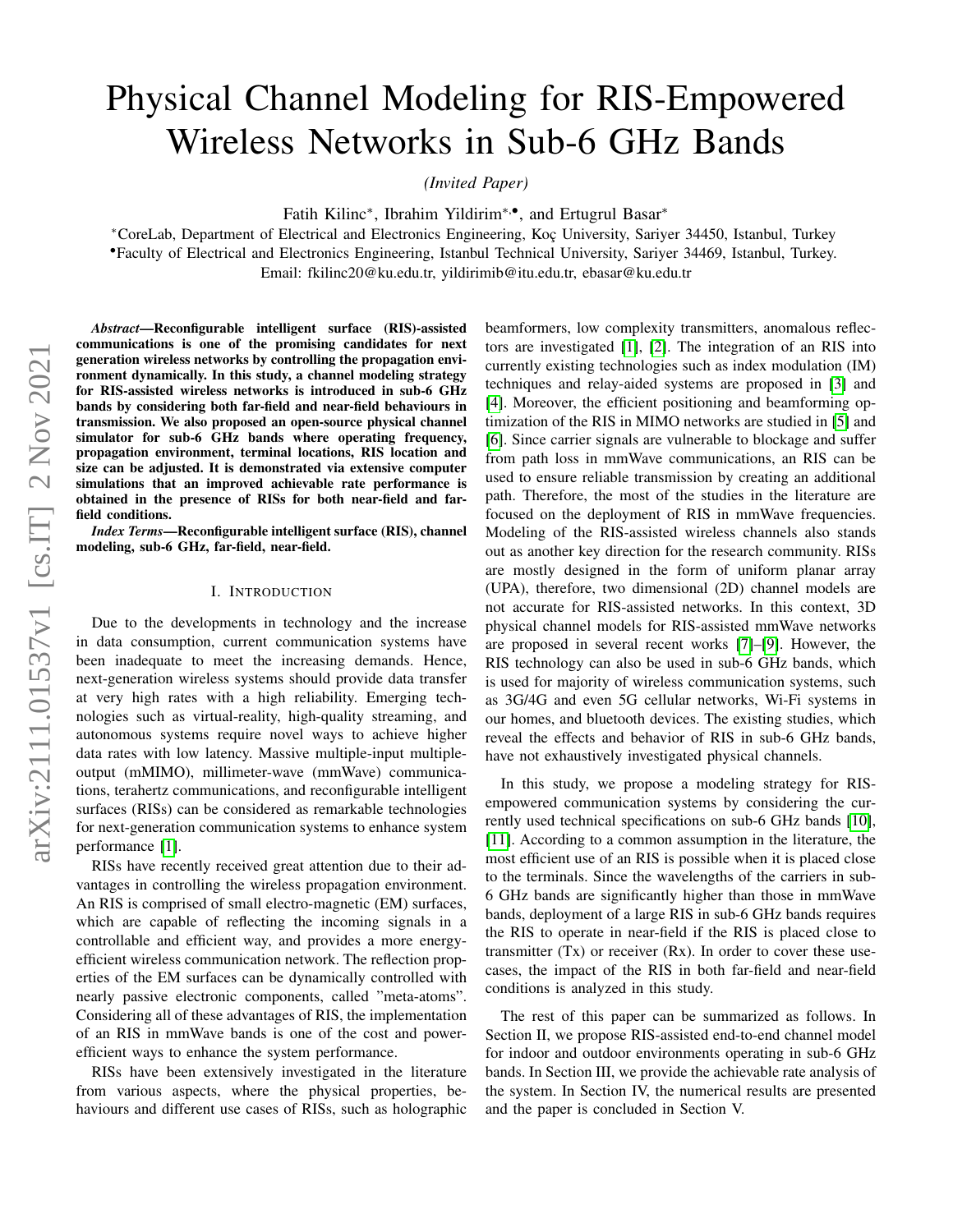

<span id="page-1-0"></span>Fig. 1. Generic system model for an RIS-assisted network with C number of clusters and S number of rays.

#### II. SYSTEM MODEL

In this section, we introduce our channel modeling strategy for RIS-assisted indoor and outdoor wireless communication systems in sub-6 GHz bands. Proposed channel model for the RIS-empowered wireless network is established by considering the 3D channel modeling approach in 3GPP [\[10\]](#page-4-8). Additionally, the end-to-end single-input single-output (SISO) channel model is derived in the presence of an RIS. Furthermore, the near-field channel between the RIS-Rx is analyzed when the far-field conditions are not satisfied due to the close distance between the RIS-Rx. Since 2D channel models are not accurate for the RIS-assisted transmission owing to existence of an elevation angle, a 3D channel model should be taken into consideration. The considered propagation environments are Indoor Hotspot (InH) and Urban Microcellular (UMi) in this study. The generic system model for the RIS-assisted wireless communication system is illustrated in Fig. [1,](#page-1-0) where  $d_{3D}^{\text{T-RIS}}, d_{3D}^{\text{T-R}}$  and  $d_{3D}^{\text{RIS-R}}$  represents the 3D distances between the Tx-RIS, Tx-Rx and RIS-Rx, respectively. It is assumed that the RIS with  $N$  number of elements is positioned on the  $xz$ -plane. There exist C clusters in the environment, each containing  $S$  rays. The channels between the Tx-RIS, RIS-Rx and Tx-Rx are denoted by  $\mathbf{h} \in \mathbb{C}^{N \times 1}$ ,  $\mathbf{g} \in \mathbb{C}^{N \times 1}$ , and  $h_{\text{SISO}} \in \mathbb{C}^{1 \times 1}$ , respectively, where N is the number of RIS elements. It is assumed that the Tx and Rx are equipped with unity gain isotropic antennas. The positions of the Tx, Rx and RIS are given in the cartesian coordinate system as  $\mathbf{r}^{\mathrm{Tx}} = (x^{\mathrm{Tx}}, y^{\mathrm{Tx}}, z^{\mathrm{Tx}}), \ \mathbf{r}^{\mathrm{Rx}} = (x^{\mathrm{Rx}}, y^{\mathrm{Rx}}, z^{\mathrm{Rx}})$  and  ${\bf r}^{\rm RIS} = (x^{\rm RIS}, y^{\rm RIS}, z^{\rm RIS})$ , respectively.

Considering the direct path and RIS reflection paths, the baseband equivalent of the received symbol at the Rx is expressed as

$$
y = \sqrt{P_t}(\mathbf{g}^{\mathrm{T}}\boldsymbol{\Theta}\mathbf{h} + h_{\mathrm{SISO}})s + w \tag{1}
$$

where  $P_t$  is the transmit power, s is the transmitted symbol, w is additive white Gaussian noise at the Rx, which is modeled as  $w \sim \mathcal{CN}(0, N_0)$ , and  $(\cdot)^{\mathrm{T}}$  denotes the transpose of the vector or matrix. The response matrix of the RIS is expressed as  $\Theta = \text{diag}(\beta_1 e^{j\alpha_1}, \dots, \beta_N e^{j\alpha_N})$ , where  $\beta_n$  and  $\alpha_n$  represents the magnitude and the phase shift of the nth RIS element for  $n = 1, 2, \ldots, N$ , respectively.

## *A. Tx-RIS Channel*

<span id="page-1-1"></span> $L$ 

In this subsection, the channel between the Tx and RIS is presented and the channel generation procedure is explained in detail. The channel h is expressed as

<span id="page-1-3"></span>
$$
\mathbf{h} = \sum_{c=1}^{C} \sum_{s=1}^{S} \sqrt{\frac{P_c}{S}} \sqrt{\frac{G_e(\theta_{c,s}^{\text{T-RIS}})}{P_L}} e^{j\Phi_{c,s}} \mathbf{a}(\theta_{c,s}^{\text{T-RIS}}, \phi_{c,s}^{\text{T-RIS}})
$$
(2)

where  $P_c$ ,  $G_e(\theta_{c,s}^{\text{T-RIS}})$  and  $P_L$  are the power of the *n*th cluster, radiation pattern of an RIS element in the direction of  $(c, s)$ th path and the path loss component, respectively. Here,  $\Phi_{c,s}$ ,  $\theta_{c,s}^{\text{T-RIS}}$ , and  $\phi_{c,s}^{\text{T-RIS}}$  also represent the random initial phase, zenith angle of arrival (ZoA) and azimuth angle of arrival  $(AoA)$  of the RIS for the  $(c, s)$ th path, respectively. The array response vector of the RIS is also denoted by  $\mathbf{a}(\theta_{c,s}^{\text{T-RIS}}, \phi_{c,s}^{\text{T-RIS}})$ . Considering these parameters, the generation steps of the Tx-RIS channel are listed as follows:

*1)* First, we need to set the environment and the locations of the Tx and RIS. The line-of-sight (LOS) ZoA  $(\theta_{LOS}^{T-RIS})$  and AoA  $(\phi_{LOS}^{T-RIS})$  angles is calculated by using the locations of the Tx and RIS.

*2)* Then, we need to assign propagation conditions (LOS/NLOS) and calculate the path loss  $P_L$ . The LOS probabilities for InH and UMi scenarios are calculated as given in [\[10,](#page-4-8) Table 7.2.2]. In addition, we assume 100% LOS probability, if the RIS is located at the same elevation or higher than the transmitter as ( $z^{RIS} \ge z^{Tx}$ ). Reference path loss models [\[10\]](#page-4-8) for LOS  $(P_L^{LOS})$  and NLOS  $(P_L^{NLOS})$  cases in the InH environment are given as follows, respectively:

$$
P_L^{\text{LUS}}[dB] = 16.9 \log_{10}(d_{3D}) + 32.8 + 20 \log_{10}(f_c) + \sigma_{SF}, (3)
$$
  

$$
P_L^{\text{NLOS}}[dB] = 43.3 \log_{10}(d_{3D}) + 11.5 + 20 \log_{10}(f_c) + \sigma_{SF}. (4)
$$

Reference path loss models [\[10\]](#page-4-8) for LOS and NLOS cases in the outdoor UMi environment are given as follows, respectively:

<span id="page-1-2"></span>
$$
P_L^{\text{DOS}}[\text{dB}] = 22\log_{10}(d_{3D}) + 28 + 20\log_{10}(f_c) + \sigma_{SF}, \quad (5)
$$
  
\n
$$
P_L^{\text{NLOS}}[\text{dB}] = 36.7\log_{10}(d_{3D}) + 22.7 + 26\log_{10}(f_c)
$$
  
\n
$$
-0.3(h_{UT} - 1.5) + \sigma_{SF}. \quad (6)
$$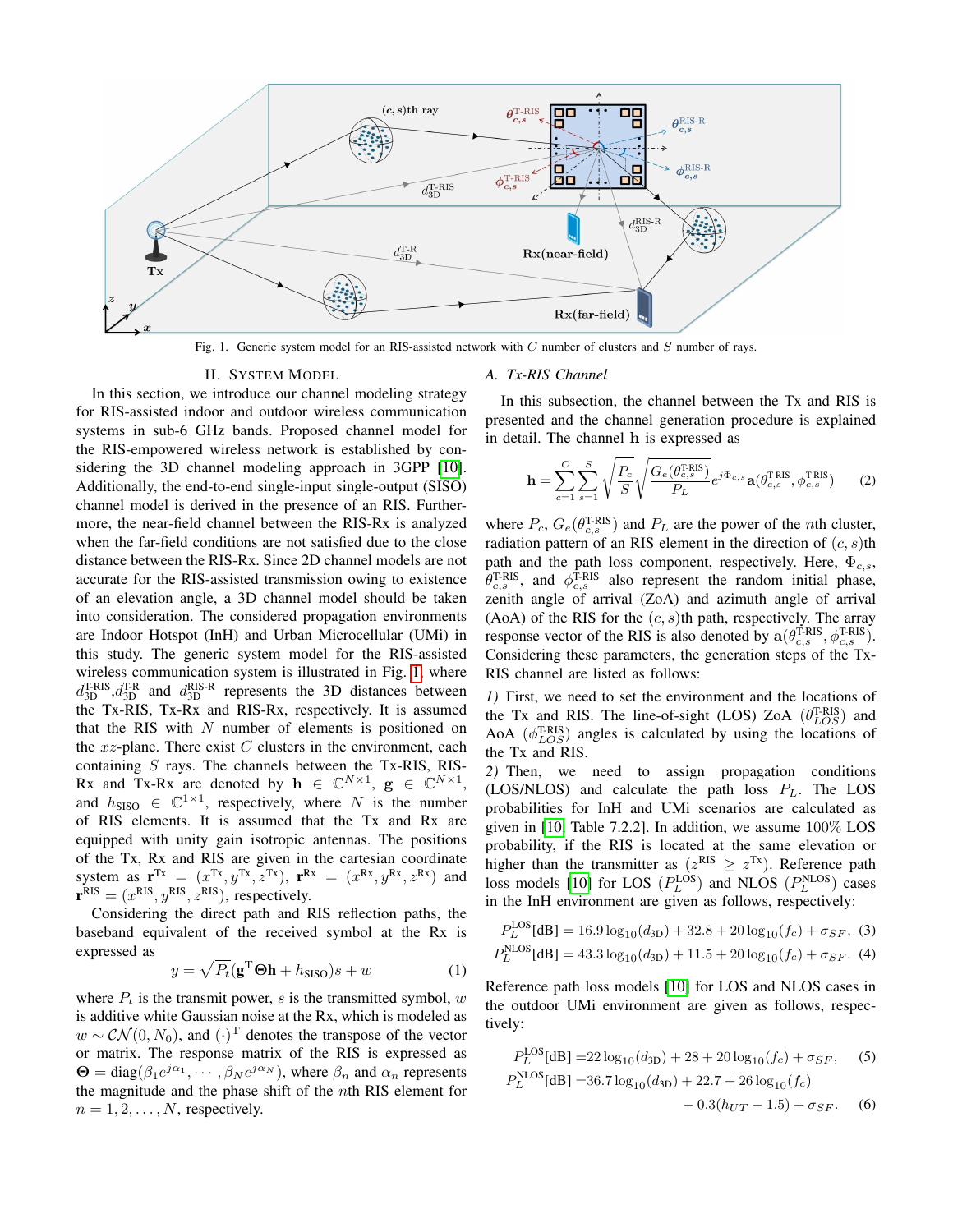In [\(3\)](#page-1-1)-[\(6\)](#page-1-2),  $f_c$  is the operating frequency in GHz,  $\sigma_{SF}$  is the shadow fading term and  $h_{UT}$  is the effective receive antenna height, which is the height of the RIS obtained by  $h_{UT}$  =  $z_{\text{B}}^{\text{RIS}} - 1$ . Here,  $d_{3D}$  is equivalent to  $d_{3D}^{\text{TRIS}}$  and calculated by  $d_{3D}^{\text{T-RIS}} = \|\mathbf{r}^{\text{Tx}} - \mathbf{r}^{\text{RIS}}\|.$ 

*3)* Correlated large scale parameters should be generated. Shadow fading (SF), Ricean K factor, delay spread (DS), azimuth spread of arrival (ASA), azimuth spread of departure (ASD), zenith spread of arrival (ZSA), and zenith spread of departure (ZSD) are generated by considering the cross correlation coefficients between each other given in [\[10,](#page-4-8) Table 7.3-6].

*4)* The delays and the cluster powers should be generated. The delay associated with the cth cluster is given as  $\tau_c$ and randomly generated by using exponential power delay distribution [\[10\]](#page-4-8). The cluster powers depend on the cluster delays and follow an exponential power delay profile. The power of the cth cluster is denoted by  $P_c$  and calculated as in [\[10\]](#page-4-8). Under LOS condition, the path from the first cluster is considered as the LOS path. Hence, the power of the LOS component  $(P_{LOS} = K_R/(K_R + 1))$  is added to the first cluster power and the power of the cth cluster is rewritten as

$$
P_c = P_c/(K_R + 1) + \delta(c - 1)P_{LOS}
$$
 (7)

where  $K_R$  is the Ricean factor in linear scale and  $\delta(.)$  is the dirac delta function.

5) The ZoA  $(\theta_{c,s}^{\text{T-RIS}})$  and AoA  $(\phi_{c,s}^{\text{T-RIS}})$  angles of the RIS should be generated. Here,  $\theta_{c,s}^{\text{T-RIS}}$  follows Laplacian distribution in both indoor and outdoor environments, and  $\phi_{c,s}^{\text{T-RIS}}$ follows Laplacian distribution for indoors while it follows Wrapped Gaussian distribution for outdoors. The detailed generation process for  $\theta_{c,s}^{\text{T-RIS}}$  and  $\phi_{c,s}^{\text{T-RIS}}$  is explained in [\[10,](#page-4-8) sec. 7.3]. Additionally,  $\theta_{c,s}^{\text{T-RIS}}$  is distributed within the range of  $[0^\circ, 180^\circ]$ , while  $\phi_{c,s}^{\text{T-RIS}}$  is distributed within the range of [-180°, 180°]. Here, we need to ignore clusters behind the RIS by limiting the range of  $\phi_{c,s}^{\text{T-RIS}}$  to  $[0^\circ, 180^\circ]$ .

6) The initial random phase for the  $(c, s)$ th path should be generated, where  $c$  is the cluster index and  $s$  is the ray index in each cluster. Here,  $\Phi_{c,s}$  follows an uniform distribution as  $\Phi_{c,s} \sim \mathcal{U}(-\pi,\pi).$ 

*7)* The radiation pattern of the RIS elements should be calculated. We consider the  $\cos^q$  radiation pattern, which is used for reflectarray antennas [\[12\]](#page-4-10) to model the radiation of the RIS elements. The radiation pattern in the direction of the  $(c, s)$ th path is calculated as

$$
G_e(\theta_{c,s}^{\text{T-RIS}}) = 2(2q+1)\cos^{2q}(90 - \theta_{c,s}^{\text{T-RIS}})
$$
 (8)

where  $2(2q + 1)$  is normalization factor and q is obtained as  $q = 0.285$  in [\[8\]](#page-4-11) by considering the physical area of RIS elements.

8) The array response vector of the RIS  $\mathbf{a}(\theta_{c,s}^{\text{T-RIS}}, \phi_{c,s}^{\text{T-RIS}}) \in$  $\mathbb{C}^{N\times 1}$  should be calculated. Here, a square RIS structure is considered and the horizontal/vertical distances between the elements are equal and denoted by  $d$ . As illustrated in Fig. [2,](#page-2-0) the ZoA and AoA angles to the RIS are  $\theta_{c,s}^{\text{T-RIS}}$  and  $\phi_{c,s}^{\text{T-RIS}}$ , respectively. Considering the RIS geometry in Fig. [2,](#page-2-0) the first



<span id="page-2-1"></span><span id="page-2-0"></span>Fig. 2. 3D RIS geometry.

RIS element with the location vector  $\mathbf{r}^1 = (x^1, y^1, z^1)$  is positioned at the bottom left corner of the RIS.  $\mathbf{r}^n = (x^n, y^1, z^n)$ denotes the location vector of the *n*th RIS element, and  $x^n$ and  $y^n$  are respectively calculated as

$$
x^{n} = x^{1} + d \mod (n - 1, \sqrt{N}),
$$
  
\n
$$
z^{n} = z^{1} + d \cdot \left[ (n - 1) / \sqrt{N} \right]
$$
 (9)

where mod  $(.)$  is the modulus operation and  $|.|$  is the floor operation. The normalized location of the nth RIS element according to first element is denoted by  $(\overline{x}_n, 0, \overline{z}_n)$ , where  $\overline{x}_n = x^n - x^1$  and  $\overline{z}_n = z^n - z^1$ . The array response vector for an RIS with  $N$  elements is obtained by

$$
\mathbf{a}(\theta_{c,s}^{\text{T-RIS}}, \phi_{c,s}^{\text{T-RIS}}) = \left[1 \cdots e^{j\frac{2\pi}{\lambda}(\overline{x}_n \cos \theta_{c,s}^{\text{T-RIS}} + \overline{z}_n \sin \theta_{c,s}^{\text{T-RIS}} \cos \phi_{c,s}^{\text{T-RIS}})}\right. \\
\cdots e^{j\frac{2\pi}{\lambda}(\overline{x}_N \cos \theta_{c,s}^{\text{T-RIS}} + \overline{z}_N \sin \theta_{c,s}^{\text{T-RIS}} \cos \phi_{c,s}^{\text{T-RIS}})}\right]^{\text{T}} \tag{10}
$$

where  $\lambda$  is the wavelength of the carrier signal for  $n =$  $1, \cdots, N$ .

Finally, we can form the channel h by using the channel parameters obtained in channel generation steps.

#### *B. Tx-Rx Channel*

The direct link between the Tx and Rx is given by

$$
h_{\text{SISO}} = \sum_{c=1}^{C} \sum_{s=1}^{S} \sqrt{\frac{P_c}{S}} \sqrt{\frac{1}{P_L}} e^{j\Phi_{c,s}}
$$
(11)

where  $P_c$ ,  $P_L$  and  $\Phi_{c,s}$  is defined as in [\(2\)](#page-1-3).  $h_{\text{SISO}}$  can be obtained by following the Steps 1, 2, 3, 4 and 6 in the channel generation procedure described in Subsection II.A. In all steps, the Tx and Rx positions should be taken into account instead of Tx and RIS positions, respectively. Also, calculations for AoA and ZoA angles are not required in the generation process of  $h_{\text{SISO}}$ , since a SISO link established.

### *C. RIS-Rx Channel*

For the RIS-Rx channel, we consider two different channel scenarios between the RIS and Rx. When the size of the RIS is large enough, the far-field distance between the RIS and Rx becomes significantly large. Therefore, the near-field channels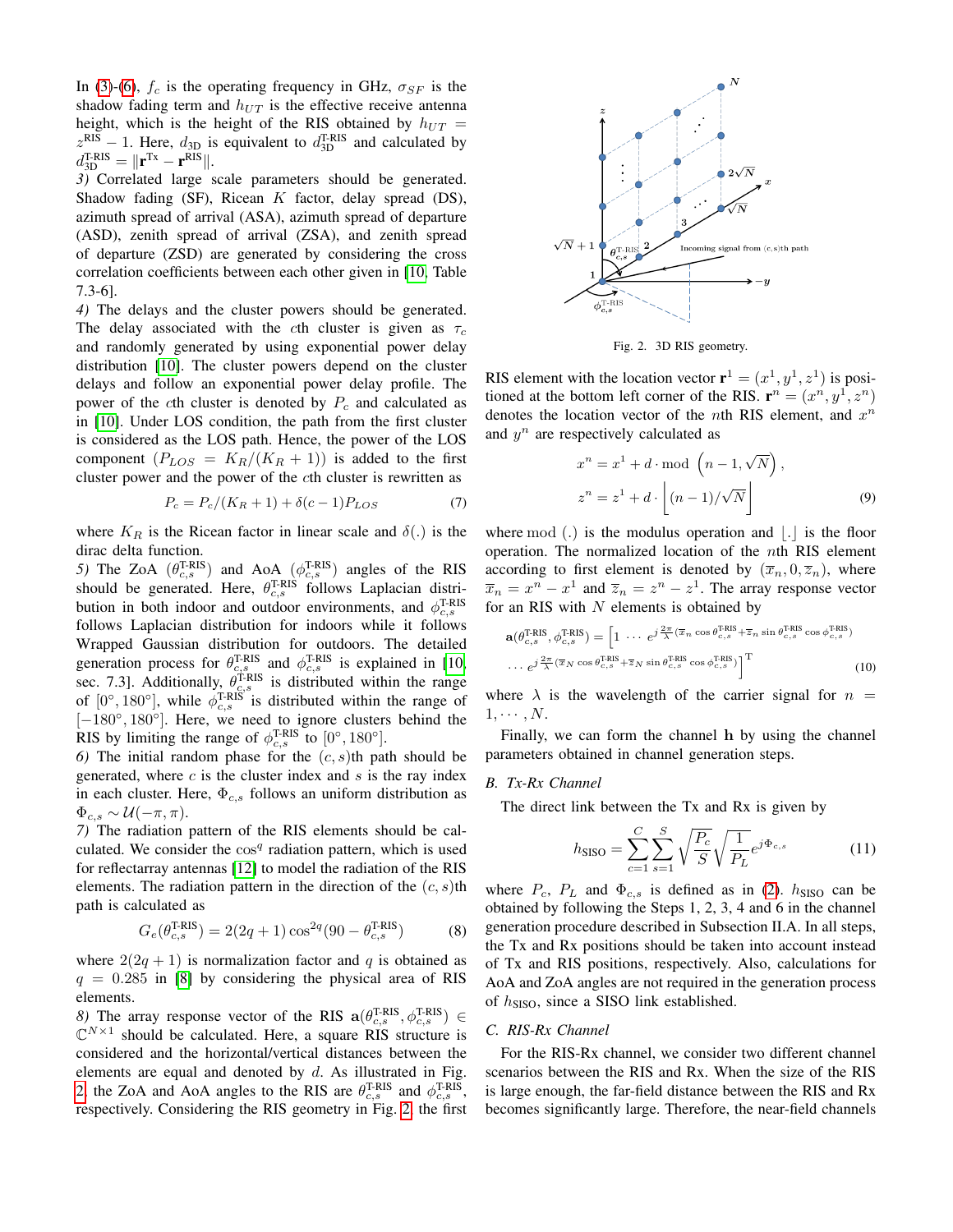are also considered in this section when the RIS is placed close to the Rx, while far-field channels are obtained by following the same procedure in previous sections.

*1) Far-Field Channel:* The far-field channel g is given as

$$
\mathbf{g} = \sum_{c=1}^{C} \sum_{s=1}^{S} \sqrt{\frac{P_c}{S}} \sqrt{\frac{G_e(\theta_{c,s}^{\text{RIS-R}})}{P_L}} e^{j\Phi_{c,s}} \mathbf{a}(\theta_{c,s}^{\text{RIS-R}}, \phi_{c,s}^{\text{RIS-R}})
$$
(12)

where  $P_c$ ,  $P_L$ , and  $\Phi_{c,s}$  is defined as in [\(2\)](#page-1-3) and  $G_e(\theta_{c,s}^{RIS-R})$  is the RIS element radiation pattern in the direction of  $(c, s)$ th path. The azimuth of departure (AoD) and zenith of departure (ZoD) angles from the RIS are represented by  $\phi_{c,s}^{\text{RIS-R}}$  and  $\theta_{c,s}^{\text{RIS-R}}$ , respectively. The array response vector of the RIS is denoted by  $\mathbf{a}(\theta_{c,s}^{\text{RIS-R}}, \phi_{c,s}^{\text{RIS-R}})$ . The far-field channel can be produced by following the similar channel generation steps in Subsection II.A. In all steps, the RIS and Rx positions should be taken into account instead of Tx and RIS positions, respectively. In Steps 5, 7 and 8, the angles  $\theta_{c,s}^{RIS-R}$  and  $\phi_{c,s}^{\text{RIS-R}}$  should be considered instead of  $\theta_{c,s}^{\text{T-RIS}}$  and  $\phi_{c,s}^{\text{T-RIS}}$ , and they follow the same distributions with  $\theta_{c,s}^{\text{T-RIS}}$  and  $\phi_{c,s}^{\text{T-RIS}}$ , respectively. Additionally,  $\theta_{c,s}^{\text{RIS-R}}$  is distributed within the range of [0°, 180°], while  $\phi_{c,s}^{\text{RIS-R}}$  is distributed within the range of [-180°, 180°]. Here, we need to ignore clusters behind the RIS by limiting the range of  $\phi_{c,s}^{\text{RIS-R}}$  to  $[0^\circ, 180^\circ]$  as in Subsection II.A.

*2) Near-Field Channel:* In sub-6 GHz bands, the far-field distance, which is calculated by  $\frac{N\lambda}{2}$  for a square RIS structure, increases significantly for larger RIS sizes. The scenarios, where the RIS is located in the far-field area, will be inefficient due to the high distance and multiplicative path loss. Hence, the near-field channels should be considered to analyze the RIS performance in near-field conditions. When the RIS operates in the near-field of Rx, there will be a pure LOS link between the RIS and Rx. Unlike far-field channels, the effective area of each RIS element changes since the angle of view of each RIS element to the Rx changes. Moreover, the distances from the RIS elements to the Rx varies. Furthermore, the polarization mismatch between the RIS elements should be taken into account under the near-field conditions [\[13\]](#page-4-12). The near-field channel between the RIS and Rx is denoted by  $\mathbf{g} = [g_1, g_2, \cdots, g_N]^\text{T}$ , where  $g_n$  represents the channel coefficient from the nth RIS element to the Rx, and can be expressed in terms of its magnitude and phase as  $g_n = |g_n|e^{-j\gamma}$  for  $n = 1, 2, \ldots, N$ . By considering the RIS geometry in Fig. [\(2\)](#page-2-0) and the RIS element locations in [\(9\)](#page-2-1), the near field channel gain from the nth RIS element is approximated as according to [\[13\]](#page-4-12)

$$
|g_n|^2 \approx \frac{1}{4\pi} \sum_{x \in \mathbb{X}} \sum_{z \in \mathbb{Z}} \left( \frac{\frac{xz}{y^2}}{3\left(\frac{z^2}{y^2} + 1\right) \sqrt{\frac{x^2}{z^2} + \frac{z^2}{y^2} + 1}} + \frac{2}{3} \tan^{-1} \left( \frac{\frac{xz}{y^2}}{\sqrt{\frac{x^2}{y^2} + \frac{z^2}{y^2} + 1}} \right) \right)
$$
(13)

where  $\mathbb{X} = \{d/2 + x^n - x^{\text{Rx}}, d/2 + x^{\text{Rx}} - x^n\}, \mathbb{Z} =$  ${d/2 + z^n - z^{Rx}, d/2 + z^{Rx} - z^n}$ , and  $y = |y^n - y^{Rx}|$ . The



<span id="page-3-1"></span>Fig. 3. Achievable rates of RIS-assisted system for the indoor environment.

phase of  $g_n$  can be calculated as follows:

$$
\gamma = 2\pi \mod \left( \frac{\Vert \mathbf{r}^n - \mathbf{r}^{\mathrm{Rx}} \Vert}{\lambda}, 1 \right). \tag{14}
$$

## III. ACHIEVABLE RATE ANALYSIS

In this section, we analyze the achievable rate of the RIS-assisted communication systems by optimally adjusting the phases of the RIS elements according to the channel conditions. We assume that the magnitude response is  $\beta_n = 1$ for all RIS elements. The optimum phase response of the  $n$ th RIS element to maximize the signal-to-noise ratio (SNR) at the Rx is given by

<span id="page-3-0"></span>
$$
\alpha_n = \arg(h_{\text{SISO}}) - \arg(h_n g_n) \tag{15}
$$

where  $arg(\cdot)$  denotes the phase of a complex number,  $h_n$ and  $g_n$  are the *n*th elements of **h** and **g**, respectively. By considering the phase response in [\(15\)](#page-3-0) for the RIS elements, the instantaneous received SNR is expressed as

$$
\rho = \frac{P_t|\mathbf{g}^{\mathrm{T}}\Theta\mathbf{h} + h_{\mathrm{SISO}}|^2}{N_0} = \frac{P_t\left|\sum_{n=1}^{N} |h_n||g_n| + h_{\mathrm{SISO}}\right|^2}{N_0}.
$$
\n(16)

The maximized achievable rate of the system can be computed by  $R = \log_2(1+\rho)$ .

### IV. SIMULATION RESULTS

In this section, we provide computer simulation results for the RIS-assisted transmission in sub-6 GHz bands. The achievable rate of the RIS-assisted communication systems is investigated for different scenarios. The noise power  $(N_0)$  is set to −130 dBm for all simulations.

In Figs. [3\(](#page-3-1)a) and (b), the achievable rates are presented for varying  $N$  and different positions of the Tx, Rx and RIS for the indoor office environment. In both cases, the RIS is positioned in the near-field of the Rx, therefore, the nearfield channels are considered for the RIS-Rx link under 2.4 GHz operating frequency. In Fig. [3\(](#page-3-1)a), the considered 3D